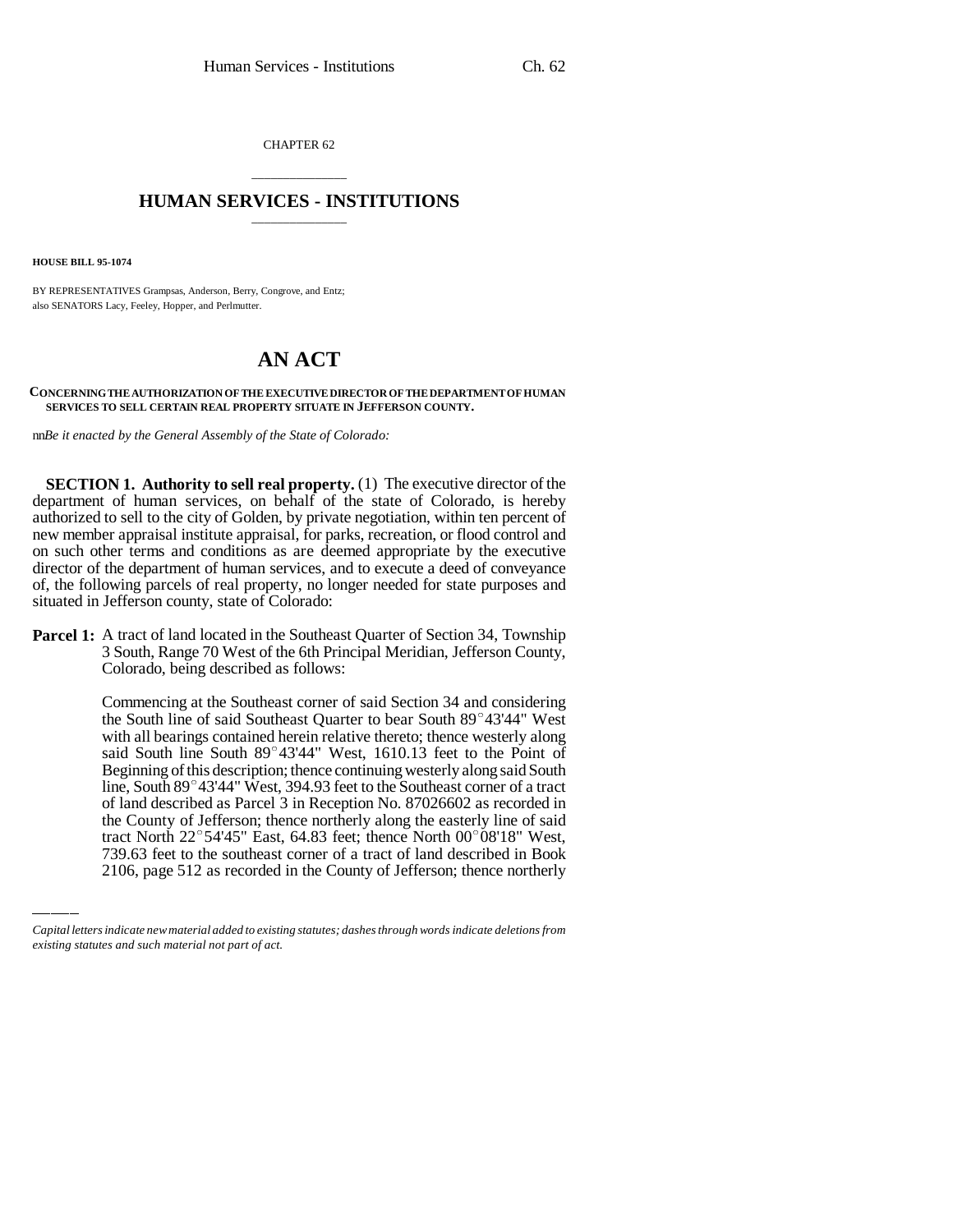Human Services - Institutions<br>along the easterly line of said tract North 16°50'57" East, 180.96 feet; along the easterly line of said tract North  $16^{\circ}50'57"$  East, 180.96 feet;<br>thence North 64°47'15" East, 200.55 feet; thence North 05°27'21" West, thence North  $64^{\circ}47'15''$  East, 200.55 feet; thence North  $05^{\circ}27'21''$  West, 538.01 feet; thence North  $35^{\circ}18'09''$  West, 325.10 feet; thence North thence North 64°47'15" East, 200.55 feet; thence North 05°27'21" West, 538.01 feet; thence North 35°18'09" West, 325.10 feet; thence North 54°42'39" East, 349.54 feet; thence departing said easterly line South 538.01 feet; thence North 35°18'09" West, 325.10 feet; thence North 54°42'39" East, 349.54 feet; thence departing said easterly line South 35°47'01" East; 530.00 feet; thence South 04°44'12" West; 605.00 feet;  $35^{\circ}47'01''$  East; 530.00 feet; thence South 04 $^{\circ}44'12''$  West; 605.00 feet; thence South 15 $^{\circ}25'20''$  West; 380.69 feet; thence South 02 $^{\circ}22'34''$  West; 150.00 feet; thence South  $02^{\circ}47'29''$  East; 325.00 feet; thence South 22°39'15" West; 200.00 feet to the POINT OF BEGINNING of this description.

The above described tract contains 18.64 acres more or less and is subject to all existing easements and Rights-of-Way.

**Parcel 2:** A tract of land located in the Southeast Quarter of Section 34, the Southwest Quarter of Section 35 of Township 3 South and the Northwest Quarter of Section 2 and the Northeast Quarter of Section 3 Township 4 South, all of Range 70 West of the 6th Principal Meridian, Jefferson County, Colorado, being described as follows:

> Commencing at the Southeast corner of the Southeast Quarter of said Section 34, said point being the Point of Beginning of this description and considering the easterly line of said Southeast Quarter to bear North Section 34, said point being the Point of Beginning of this description and<br>considering the easterly line of said Southeast Quarter to bear North<br>00°20'42" West with all bearings contained herein relative thereto, thence considering the easterly line of said Southeast Quarter to bear North 00°20'42" West with all bearings contained herein relative thereto, thence northerly along said easterly line North 00°20'42" West, 716.21 feet; 00°20'42" West with all bearings contained herein relative thereto, thence northerly along said easterly line North  $00^{\circ}20'42''$  West, 716.21 feet; thence North  $51^{\circ}59'25''$  West, 1204.05 feet; thence North  $35^{\circ}47'$ thence North  $\overline{51}^\circ 59'25''$  West, 1204.05 feet; thence North  $35^\circ 47'01''$  West, 237.95 feet; thence South  $87^\circ 29'40''$  West, 239.23 feet; thence North  $35^{\circ}47'01''$  West,  $575.85$  feet to the westerly line of a 50' wide Right-of-Way described as Parcel No. 9 in Book 811, page 194 as recorded with Jefferson County, thence southeasterly along said westerly Right-of-Way described as Parcel No. 9 in Book 811, page 194 as<br>recorded with Jefferson County, thence southeasterly along said westerly<br>Right-of-Way line South 80°30'58" East, 133.07 feet; thence along a Right-of-Way line South  $80^{\circ}30'58''$  East, 133.07 feet; thence along a curve to the right having a delta of  $23^{\circ}06'00''$ , a radius of 930.36 feet, a length of 375.09 feet and a long chord which bears South  $68^{\circ}57'58''$  East, 372.56 feet, thence South  $57^{\circ}24'58''$  East, 1900.33 feet, to length of 375.09 feet and a long chord which bears South  $68^{\circ}57'58"$  East, right-of-way line of South Golden Road as described in Book 2250, Page 351 as recorded with Jefferson County; thence Southeasterly along said right-of-way line of South Golden Road as described in Book 2250, Page<br>351 as recorded with Jefferson County; thence Southeasterly along said<br>right-of-way line South 49° 55'42" East, 269.46 feet; thence departing said 351 as recorded with Jefferson County; thence Southeasterly along said<br>right-of-way line South 49° 55'42" East, 269.46 feet; thence departing said<br>line South 43° 13'31" West, 193.77 feet; thence along a curve to the left line South  $43^{\circ}13'31''$  West, 193.77 feet; thence along a curve to the left having a delta of  $17°07'16"$ , a radius of 842.96 feet, a length of 251.89 feet and a long chord which bears South  $34^{\circ}39'53''$  West, 250.96 feet; thence departing said curve on a radial line South  $63^{\circ}53'45''$  East, 40.00 feet; thence along a non-tangent curve concave to the East having a delta thence departing said curve on a radial line South 63°53'45" East, 40.00<br>feet; thence along a non-tangent curve concave to the East having a delta<br>of 39°21'29", a radius of 802.96 feet, a length of 551.58 and a long chord feet; thence along a non-tangent curve concave to the East having a delta<br>of 39°21'29", a radius of 802.96 feet, a length of 551.58 and a long chord<br>which bears South 06°25'30" West, 540.79 feet, thence South 13°15'14" of 39°21'29", a radius of 802.96 feet, a length of 551.58 and a long chord<br>which bears South 06°25'30" West, 540.79 feet, thence South 13°15'14"<br>East, 279.93 feet; thence South 14°02'29" East, 618.19 feet; thence along East, 279.93 feet; thence South  $14^{\circ}02'29''$  East, 618.19 feet; thence along a curve to the right having a delta of  $23^{\circ}41'21'$ , a radius of 450.00 feet, a length of 186.05 and a long chord which bears South  $02^{\circ}11'49''$  East, 184.73 feet; thence South  $09^{\circ}38'52''$  West, 174.06 feet to the South line of the Northwest Quarter of the Northwest Quarter of said Section 2; thence westerly along said line South  $89^{\circ}06'26''$  West, 485.16 feet to the Southeast corner of the Northeast Quarter of the Northeast Quarter of said Section 3; thence northerly along the easterly line of said Northeast Quarter North  $00^{\circ}36'11''$  West, 1366.86 feet to the POINT OF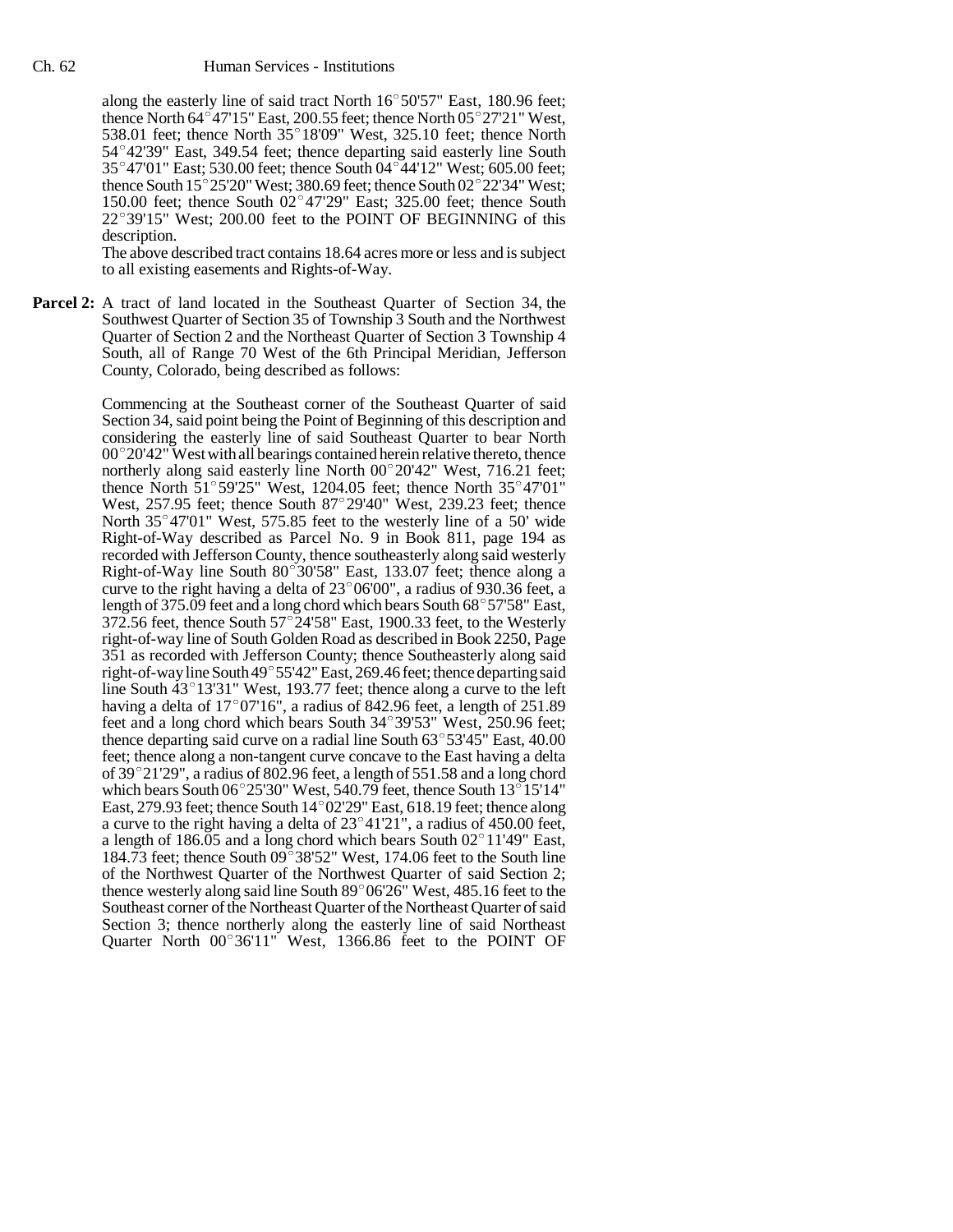BEGINNING of this description,

TOGETHER with the South half of the Northeast Quarter of the Northeast Quarter of said Section 3.

The above described tract contains 53.59 acres more or less and is subject to all existing easements and Rights-of-Way and a 60' wide easement for access to Johnson Road, being described as follows:

Commencing at the Southwest corner of the Southwest Quarter of said Section 35 and considering the West line of said Southwest Quarter to Commencing at the Southwest corner of the Southwest Quarter of said Section 35 and considering the West line of said Southwest Quarter to bear North  $00^{\circ}20'42''$  West with all bearings contained herein relative Section 35 and considering the West line of said Southwest Quarter to bear North  $00^{\circ}20'42''$  West with all bearings contained herein relative thereto; thence Northerly along said line North  $00^{\circ}20'42''$  West, 595.06 feet to the POINT OF BEGINNING of this description; thence continuing thereto; thence Northerly along said line North 00°20'42" West, 595.06<br>feet to the POINT OF BEGINNING of this description; thence continuing<br>Northerly along said line North 00°20'42" West, 76.51 feet; thence feet to the POINT OF BEGINNING of this description; thence continuing<br>Northerly along said line North 00°20'42" West, 76.51 feet; thence<br>departing said line South 51°59'25" East, 71.31 feet; thence along a curve departing said line South 51°59'25" East, 71.31 feet; thence along a curve to the left having a delta of  $42^{\circ}51'35''$ , a radius of 600.00 feet, a length of 448.83 feet and a long chord which bears South 73°25'12" East, to the left having a delta of  $42^{\circ}51'35''$ , a radius of 600.00 feet, a length of feet to the West right-of-way line of Johnson Road; thence Southerly along said line along a non tangent curve concave to the Southeast having feet to the West right-of-way line of Johnson Road; thence Southerly<br>along said line along a non tangent curve concave to the Southeast having<br>a delta of 05°34'43", a radius of 762.96 feet, a length of 74.29 feet and a a delta of  $05^{\circ}34'43''$ , a radius of  $762.96$  feet, a length of  $74.29$  feet and a long chord which bears South  $33^{\circ}17'19''$  West,  $74.26$  feet; thence departing said line along a non tangent curve concave to the North having long chord which bears South  $33^{\circ}17'19''$  West, 74.26 feet; thence departing said line along a non tangent curve concave to the North having a delta of  $38^{\circ}52'31''$ , a radius of 660.00 feet, a length of 447.81 and a departing said line along a non tangent curve concave to the North having<br>a delta of 38°52'31", a radius of 660.00 feet, a length of 447.81 and a<br>long chord which bears North 71°25'41" West, 439.27 feet; thence North long chord which bears North 71°25'41" West, 439.27 feet; thence North 51°59'25" West, 23.83 feet to the POINT OF BEGINNING of this description.

**Parcel 3:** A tract of land located in the North half of the Northwest quarter of Section 2, Township 4 South and the South half of the Southwest quarter of Section 35, Township 3 South, all of Range 70 West of the 6th Principal Meridian, Jefferson County, Colorado, being described as follows:

> Commencing at the Northwest corner of the Northwest quarter of said Section 2 and considering the Northerly line of said Northwest quarter to Commencing at the Northwest corner of the Northwest quarter of said<br>Section 2 and considering the Northerly line of said Northwest quarter to<br>bear North 89°43'19" East with all bearings contained herein, relative Section 2 and considering the Northerly line of said Northwest quarter to<br>bear North 89°43'19" East with all bearings contained herein, relative<br>thereto: thence Easterly along said Northerly line North 89°43'19" East, 287.70 feet to the POINT OF BEGINNING of this description; thence along a non-tangent curve concave to the East having a delta of 287.70 feet to the POINT OF BEGINNING of this description; thence<br>along a non-tangent curve concave to the East having a delta of<br>29°48'24", a radius of 802.96 feet, an arc of 417.72 feet, and a long chord along a non-tangent curve concave to the East having a delta of 29°48'24", a radius of 802.96 feet, an arc of 417.72 feet, and a long chord which bears North 11°12'03" East, 413.02 feet; thence departing said 29°48'24", a radius of 802.96 feet, an arc of 417.72 feet, and a long chord<br>which bears North 11°12'03" East, 413.02 feet; thence departing said<br>curve on a radial line North 63°53'45" West, 40.00 feet; thence along a curve on a radial line North  $63^{\circ}53'45''$  West, 40.00 feet; thence along a non-tangent curve concave to the Southeast having a delta of  $17^{\circ}07'16''$ , a radius of 842.96, a length of 251.89 feet, and a long chord which bears non-tangent curve concave to the Southeast having a delta of 17°07'16",<br>a radius of 842.96, a length of 251.89 feet, and a long chord which bears<br>North 34°39'53" East, 250.96 feet; thence North 43°13'31" East, 193.77 feet to the Southwesterly right-of-way of South Golden Road; thence North 34°39'53" East, 250.96 feet; thence North 43°13'31" East, 193.77 feet to the Southwesterly right-of-way of South Golden Road; thence Southeasterly along said right-of-way line South 49°55'12" East, 80.12 feet to the Westerly right-of-way line of Johnson Road (60' right-of-way); thence Southerly along said Westerly right-of-way line South 43°13'31" West, 198.18 feet; thence along a curve to the left having a delta of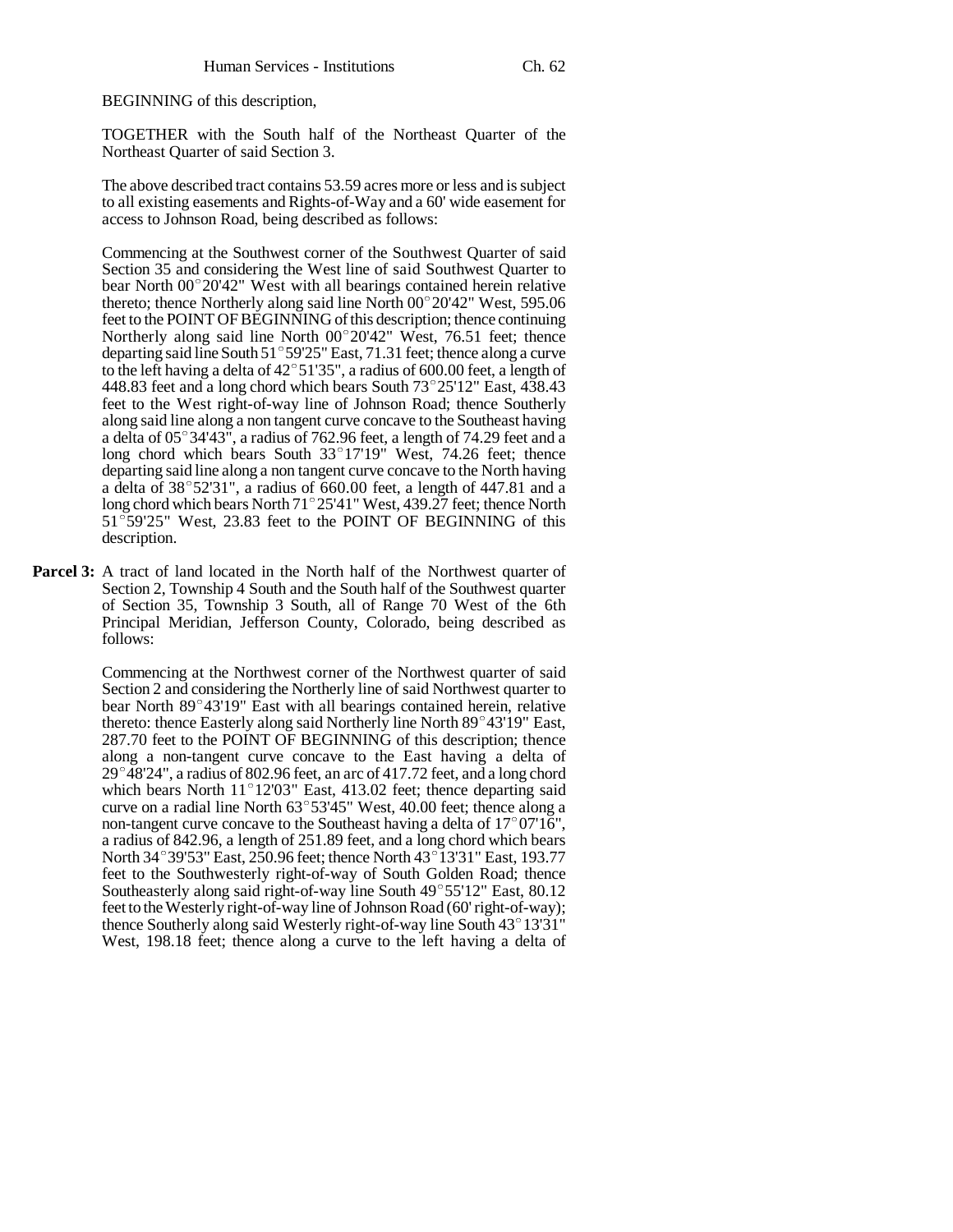## Ch. 62 Human Services - Institutions

Human Services - Institutions<br>56°28'45", a radius of 762.96 feet, a length of 752.09 feet, and a long  $56^{\circ}28'45''$ , a radius of 762.96 feet, a length of 752.09 feet, and a long chord which bears South  $14^{\circ}59'08''$  West, 722.00 feet; thence South chord which bears South  $14^{\circ}59'08''$  West, 722.00 feet; thence South  $13^{\circ}15'14''$  East, 279.65 feet; thence South  $14^{\circ}02'29''$  East, 398.72 feet; chord which bears South  $14^{\circ}59'08''$  West, 722.00 feet; thence South  $13^{\circ}15'14''$  East, 279.65 feet; thence South  $14^{\circ}02'29''$  East, 398.72 feet; thence South  $20^{\circ}19'29''$  East, 327.61 feet; thence along a curve t 13°15'14" East, 279.65 feet; thence South 14°02'29" East, 398.72 feet; thence South 20°19'29" East, 327.61 feet; thence along a curve to the right having a delta of 41°35'30", a radius of 256.50 feet, a length of right having a delta of  $41^{\circ}35'30''$ , a radius of 256.50 feet, a length of 186.20 feet, and a long chord which bears South 00°28'16" West, 182.13 feet; thence South  $21^{\circ}16'01''$  West, 94.29 feet to the South line of the North half of the Northwest quarter of said Section 2; thence Westerly feet; thence South 21°16'01" West, 94.29 feet to the South line of the<br>North half of the Northwest quarter of said Section 2; thence Westerly<br>along said South line South 89°26'06" West, 85.82 feet; thence departing along said South line South  $89^{\circ}$  26'06" West, 85.82 feet; thence departing said South line North  $09^{\circ}$  38'52" East, 174.06 feet; thence along a curve along said South line South 89°26'06" West, 85.82 feet; thence departing<br>said South line North 09°38'52" East, 174.06 feet; thence along a curve<br>to the left having a delta of 23°41'21", a radius of 450.00 feet, a length of said South line North 09°38'52" East, 174.06 feet; thence along a curve<br>to the left having a delta of 23°41'21", a radius of 450.00 feet, a length of<br>186.05 feet, and a long chord which bears North 02°11'49" West, 184.73 186.05 feet, and a long chord which bears North  $02^{\circ}$  11'49" West, 184.73 feet; thence North 14 $^{\circ}$ 02'29" West, 618.19 feet; thence North 13 $^{\circ}$ 15'14" West, 279.93 feet; thence along a curve to the right having a delta of feet; thence North 14°02'29" West, 618.19 feet; thence North 13°15'14"<br>West, 279.93 feet; thence along a curve to the right having a delta of<br>09°33'05", a radius of 802.96 feet, a length of 133.86 feet, and a long West, 279.93 feet; thence along a curve to the right having a delta of 09°33'05", a radius of 802.96 feet, a length of 133.86 feet, and a long chord which bears North 08°28'42" West, 133.70 feet to the POINT OF BEGINNING of this description.

The above described tract contains 2.97 acres more or less, and is subject to all existing easements and Rights-of-Way.

**Parcel 4:** A tract of land located in the Southeast quarter of Section 34 and the Southwest quarter of Section 35, all of Township 3 South, Range 70 West of the 6th Principal Meridian, Jefferson County, Colorado being described as follows:

> Commencing at the Southeast corner of said Section 34 and considering the East line of said Southeast quarter to bear North  $00^{\circ}20'42''$  West with all bearings contained herein relative thereto; thence Northerly along said easterly line North 00° 20'42" West, 1289.32 feet to the southwesterly line of South Golden Road as described in Book 2250, Page 351 as recorded with Jefferson County and the POINT OF BEGINNING of this description; thence southeasterly along said southwesterly line South with Jefferson County and the POINT OF BEGINNING of this description; thence southeasterly along said southwesterly line South 49°55'42" East, 157.58 feet to the easterly line of a 50 foot wide right-of-way described as Parcel 8 and 9 in Book 811, Page 194 as recorded with Jefferson County; thence Northwesterly along said Easterly right-of-way described as Parcel 8 and 9 in Book 811, Page 194 as<br>recorded with Jefferson County; thence Northwesterly along said Easterly<br>right-of-way line North 57°24'58" West, 1526.74 feet; thence along a recorded with Jefferson County; thence Northwesterly along said Easterly<br>right-of-way line North 57°24'58" West, 1526.74 feet; thence along a<br>curve to the left having a delta of 08°23'25", a radius of 980.36 feet, an curve to the left having a delta of  $08^{\circ}23'25''$ , a radius of 980.36 feet, an arc of 143.56 feet and a long chord which bears North 61 $^{\circ}36'40''$  West, 143.43 feet to the Southwesterly right-of-way line of Colorado Highway 20, also known as South Golden Road; thence Southeasterly along said Southwesterly right-of-way line along a non-tangent curve concave to the 20, also known as South Golden Road; thence Southeasterly along said<br>Southwesterly right-of-way line along a non-tangent curve concave to the<br>Southwest having a delta of 22°38'43", a radius of 2626.87 feet, a length Southwesterly right-of-way line along a non-tangent curve concave to the<br>Southwest having a delta of 22°38'43", a radius of 2626.87 feet, a length<br>of 1038.23 feet and a long chord which bears South 62°28'12" East, of 1038.23 feet and a long chord which bears South  $62^{\circ}28'12''$  East, 1031.49 feet; thence South  $51^{\circ}08'51''$  East, 484.48 feet to the Easterly line of the Southeast quarter of said Section 34; thence Southerly along said line South 00° 20'42" East, 8.27 feet to the POINT OF BEGINNING of this description.

> The above described tract contains 2.28 acres, more or less and is subject to all existing easements and rights-of-way.